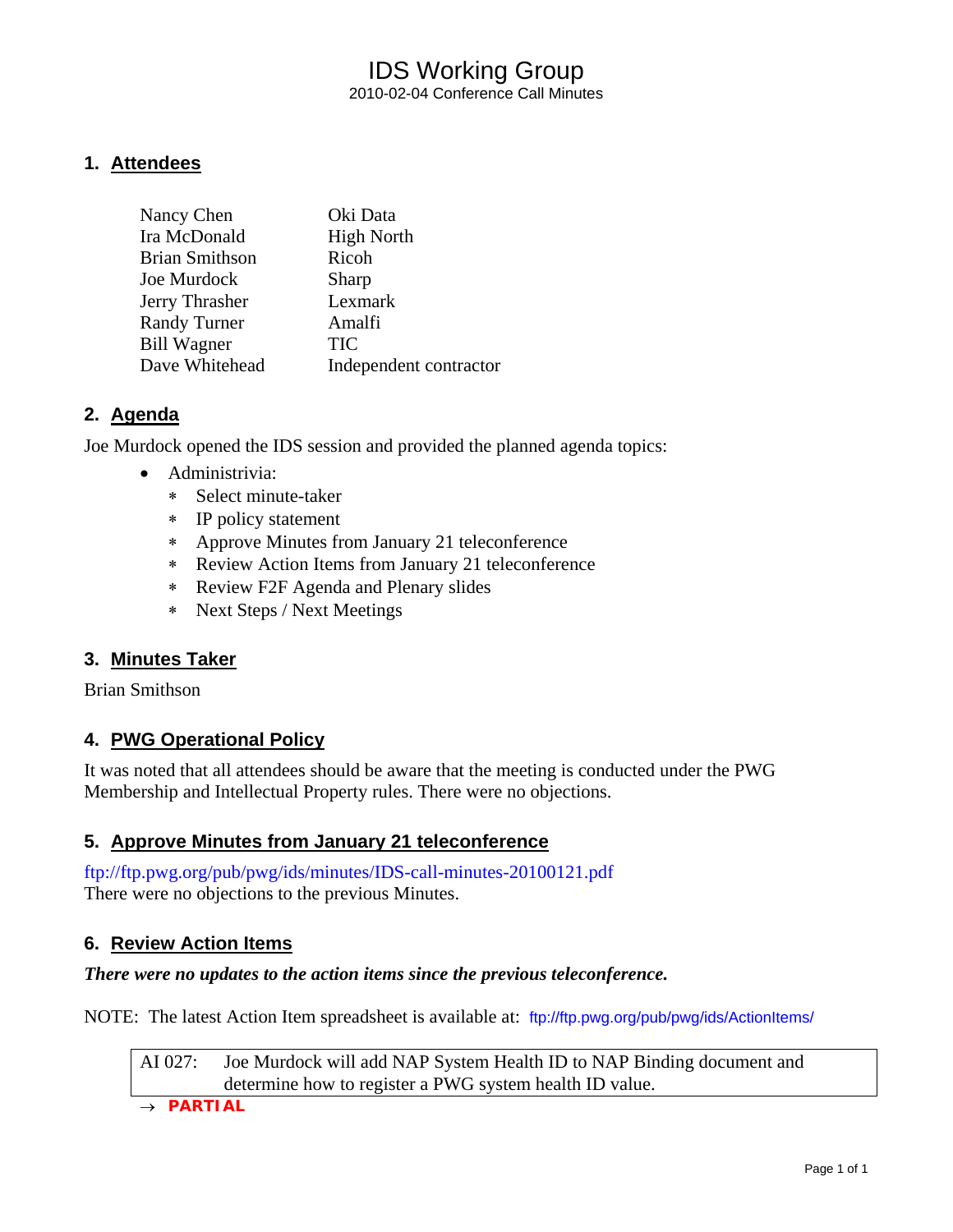# IDS Working Group

#### 2010-02-04 Conference Call Minutes

- AI 028: Jerry Thrasher will send a note to Mike Fenelon to find out if/how it is possible to handle multiple SHVs for the same environment, the same device class, and [possibly] the same SMI number (i.e., PWG)?
- → *A call has been made; a message has been left. No response yet.*

→ *OPEN* 

AI 032: Joe Murdock will to develop a "Market Rationale" document – with help from within Sharp.

→ *Ron Nevo is now also working on this*

→ *OPEN* 

AI 033: Randy Turner will contact Symantec (when appropriate) to encourage discussion with the PWG about a SHV.

→ *This AI is blocked, awaiting market rationale to send to Symantec (see AI #032).*

→ *ON HOLD* 

AI 034: Randy Turner will investigate Symantec's products and their method(s) to "remediate noncompliant endpoints."

→ *OPEN* 

- AI 035: Joe Murdock will investigate Microsoft's method(s) of remediation. [Is it accomplished by passing a URL?]
- → *It is accomplished by passing a URL. Will get more details.*

→ *PARTIAL* 

| AI 036: | In acknowledgements: change Dave Whitehead affiliation to "independent"               |  |
|---------|---------------------------------------------------------------------------------------|--|
|         | contractor" and Peter Cybuck to Kyocera Mita, and change Ron Bergman's contact        |  |
|         | information to be consistent with what appears in IPP 2.0. Check to see if Kevin Sigl |  |
|         | is still at HP.                                                                       |  |

→ *Assigned to Brian Smithson / Joe Murdock* 

### **7. Review F2F Meeting Agenda and Plenary slides**

**([ftp://ftp.pwg.org/pub/pwg/ids/wd/IDS-WG-Agenda-Feb-10%20\(draft\).pdf\)](ftp://ftp.pwg.org/pub/pwg/ids/wd/IDS-WG-Agenda-Feb-10%20%28draft%29.pdf)**

Some minor corrections to the plenary slides and meeting agenda were identified and will be corrected. Added to the F2F meeting agenda is a brief IEEE 2600 update.

### **8. Review issues**

The IDS WG needs a new secretary. No one volunteered during this conference call. We'll revisit it during the F2F meeting. It was noted that PWG policy requires that the WG has a secretary.

No other issues to report.